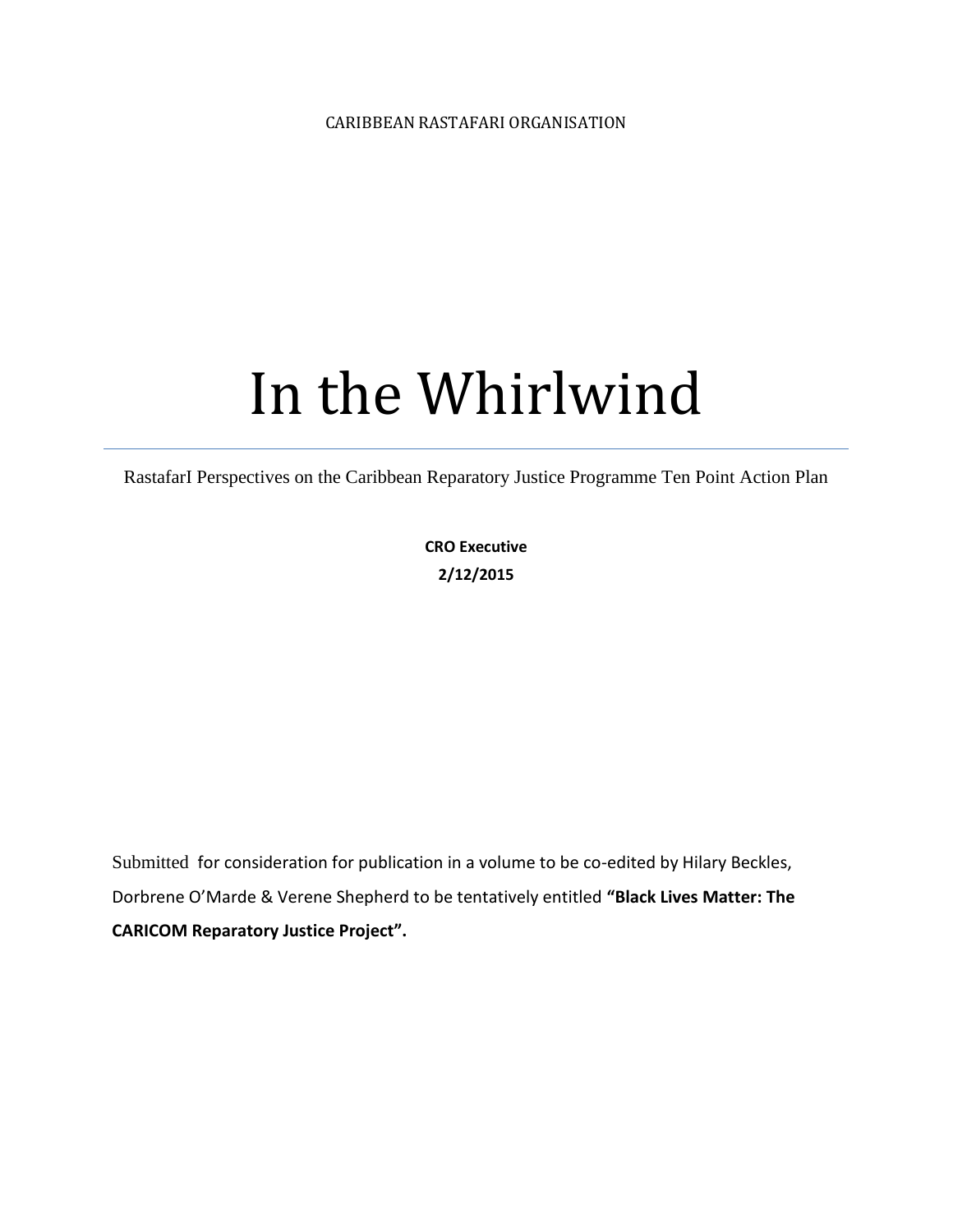Abstract

Bio on Caribbean RastafarI Organisation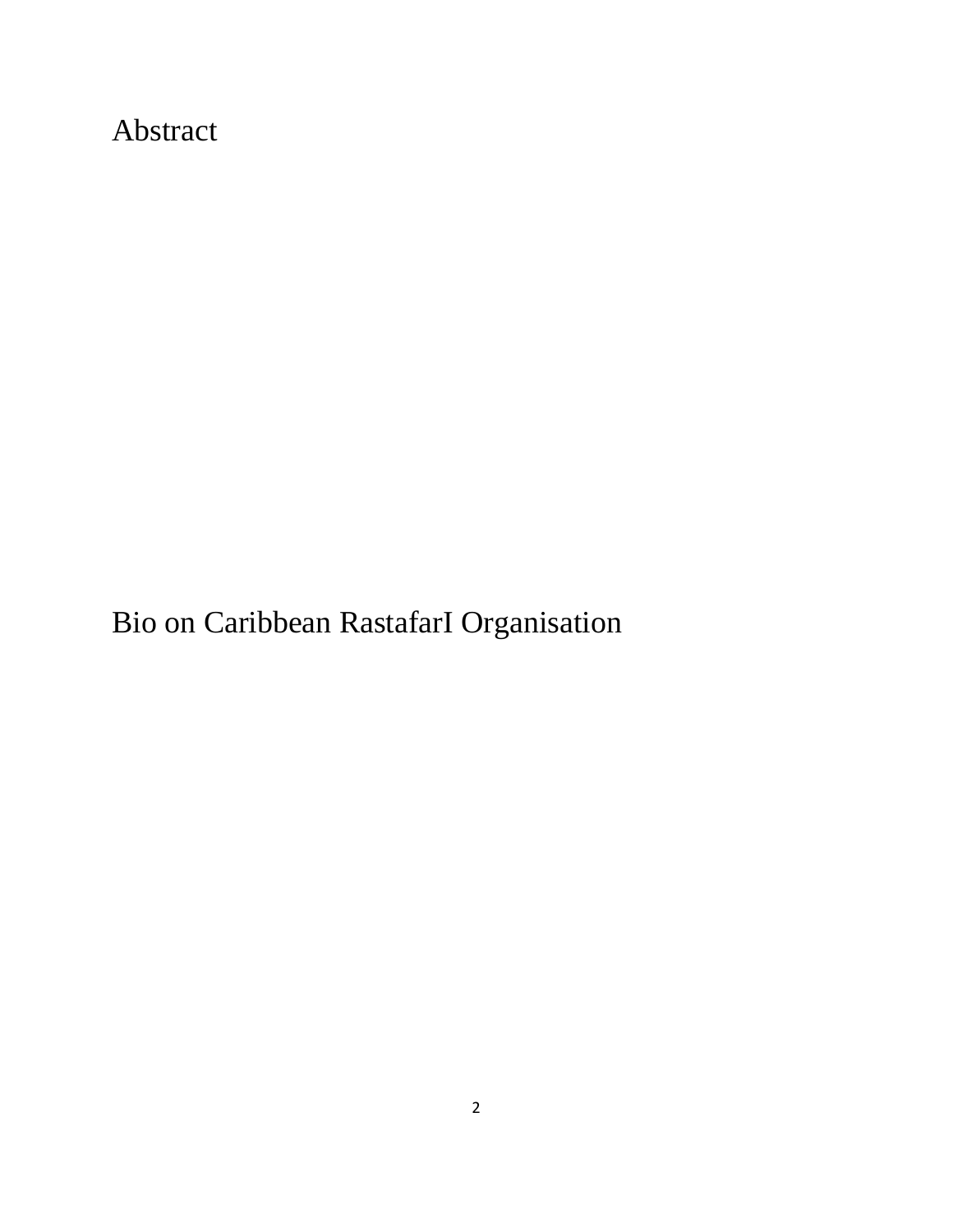# DRAFT

*"If I die in Atlanta my works shall only then begin, but I shall live in the physical or spiritual to see the day of Africa's glory. … Look for me in the whirlwind or the storm. Look for me all around you for with God's grace I shall come, and bring with me the countless millions of black slaves who have died in America and the West Indies, and the millions in Africa, to aid you in the fight for liberty, freedom, and life"* Honorable Marcus Mosiah Garvey<sup>i</sup>

RastafarI says greetings in the name of His Imperial Majesty Emperor Haile Selassie I, earth's rightful ruler. InI say Hail to the Lord's anointed, great David's greater son. Hail. In his time appointed, his reign on earth began. He came to break downpression and to set the captives free; to take away transgression, and to rule in equality. In the cause of reparation come let us rally round the red, the gold, the black and the green.

RastafarI is the name adopted by persons who signal that their chosen way of life is established on two pillars: reverence of His Imperial Majesty Emperor Haile I Selassie I and Empress Menen as the incarnation of the living God in human form in this earthly dispensation; and, the expectation of a mass voluntary return of Jah people to Africa - the ancestral home from which black Africans were violently removed, transported, and transplanted into a system of brutal plantation enslavement, racism and dehumanization that has been passed on from generation to generation of African descendants. RastafarI livity is a daily practice of reclaiming and crafting InI lost African identity, while still captive in the strange land of the enslaver.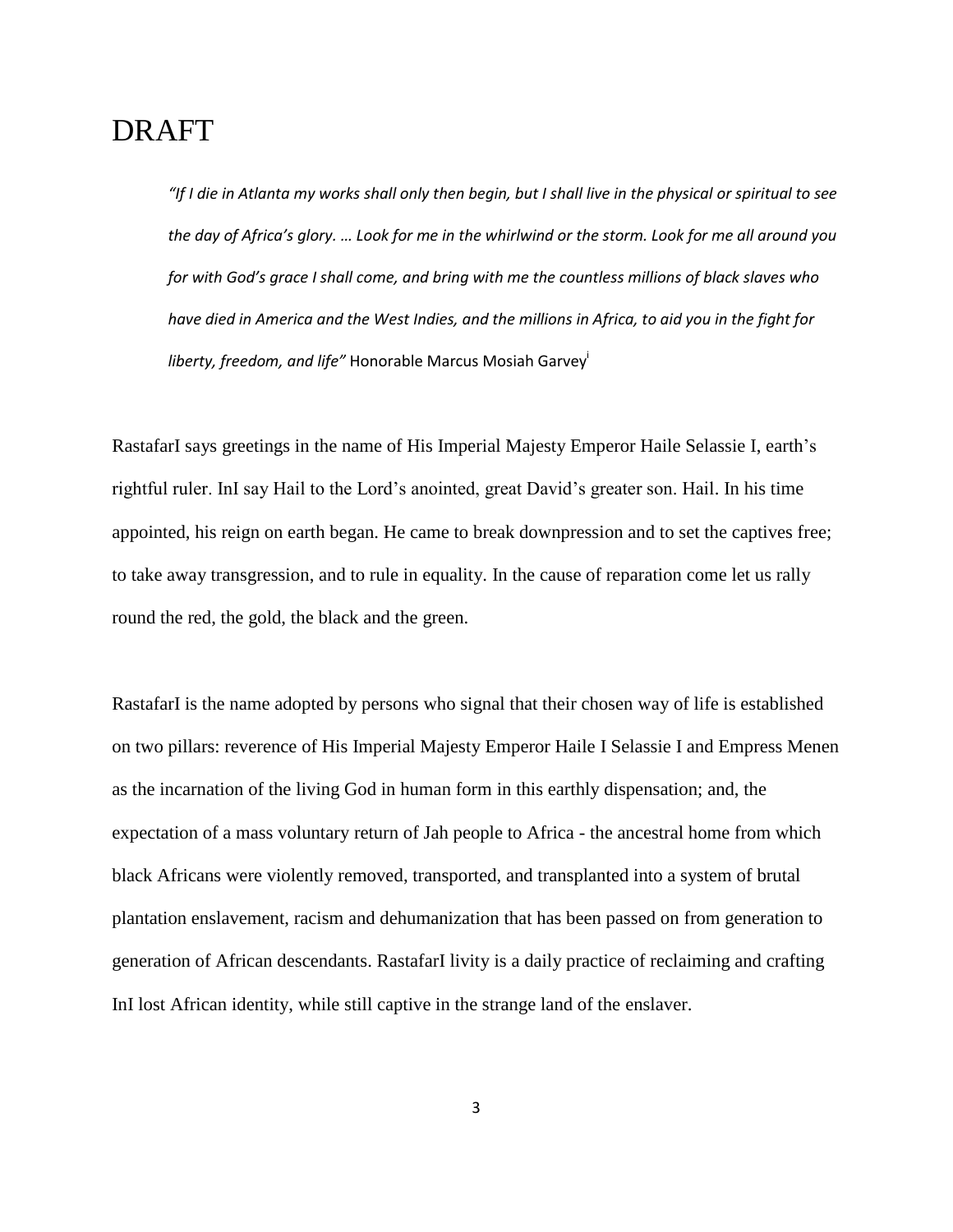In this commentary InI speak for the poor and the needy, the have-nots and downtrodden of the region, whose cause InI defend. As Pan-Africanists acknowledge RastafarI contributions to the African renaissance InI are ready to share, embrace, encourage collective leadership to maintain and pursue inter-regional and international dialogue with governments. The RastafarI claim for reparation has legitimacy and foundation in history, thus InI require those who know that reparation time is now to come with clean hands and pure hearts to ensure equality and justice stand for all.

Reparation has been defined as "the process of repairing, restoring and healing a people injured because of their group identity, and the violation of their fundamental human rights by individuals, corporations, religions, and other institutions" ii. There are two dimensions within reparations. One is external reparations or compensation that is owed to Africans and to descendants of Africans outside of Africa as a result of the atrocities which we endured during trans-Atlantic slave trade, slavery and colonialism; and the resultant demise of African power. The second aspect is internal reparations or the self-repair in which Africans and African descendants must engage in order to restore our agency and assert our right to self-determination and dignity.

"More important than any money to be received, more fundamental than any lands to be recovered, is the opportunity the reparations campaign offers us for the rehabilitation of Black people by Black people for Black people. The opportunities for the rehabilitation of our minds, our material condition, our collective reputation, our cultures, our memories, our self-respect, our religions, our political traditions and our family institutions; but first and foremost for the rehabilitation of our minds"iii.

4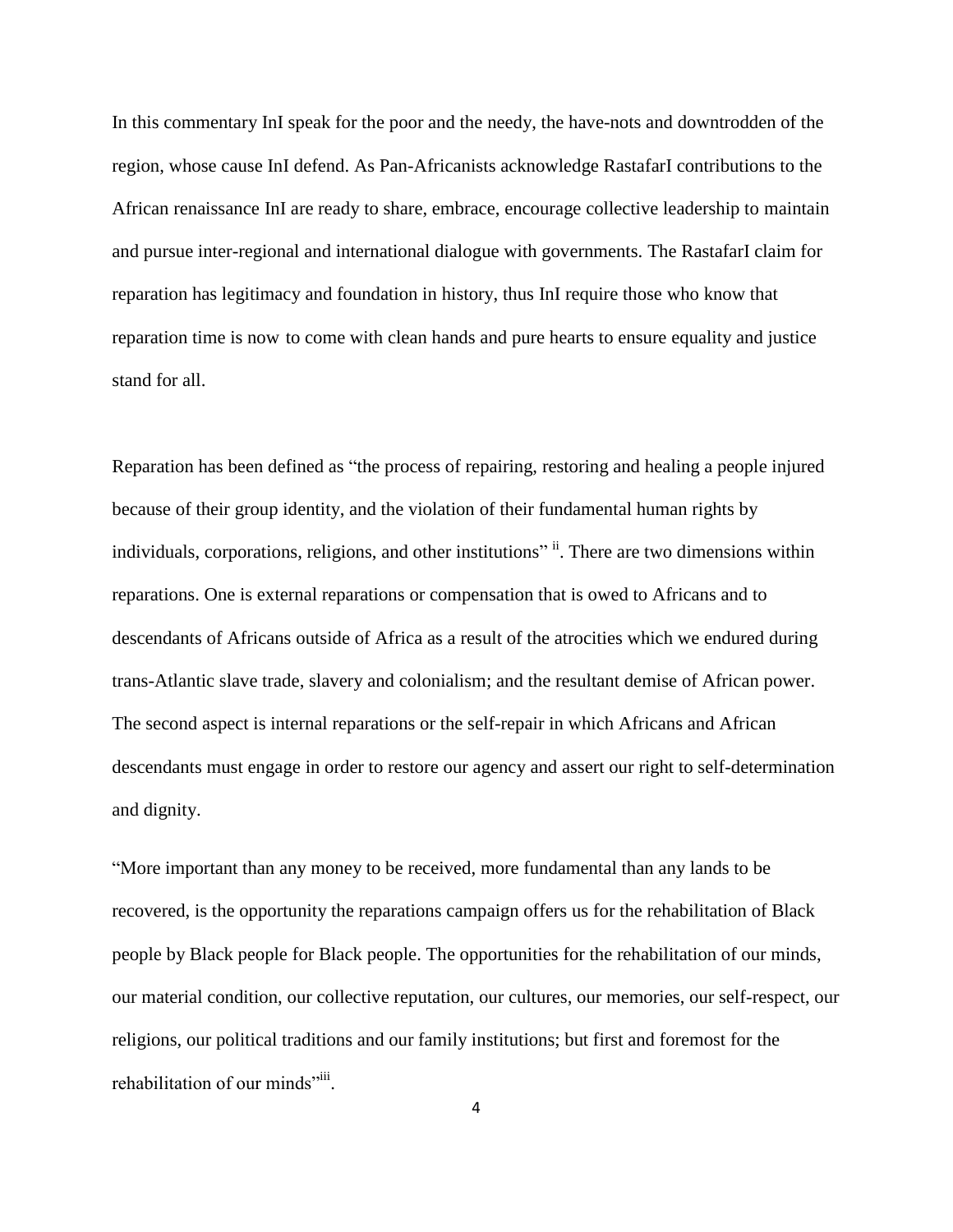The Caribbean RastafarI Organisation (CRO) uses selected RastafarI word sounds<sup>iv</sup> embodying the foregoing precepts, concepts, and practice in conveying InI perspectives on the Caribbean Reparatory Justice Programme Ten Point Action Plan. InI perspectives are also informed by 84 years of experience of institutionalized brutality, criminalization, discrimination, profiling, and vilification; and more recently, gross misappropriation for commercial gain of certain distinctive features of RastafarI.

RastafarI Perspectives on the Caribbean Reparatory Justice Programme Ten Point Action Plan Full Formal Apology

In the context of reparations national governments of CARICOM have a responsibility, on their own behalf and on behalf of their people, to apologize to the RastafarI community for the acts of systemic discrimination and state violence<sup>v</sup> that have been committed against InI; and to amend this injustice by affording RastafarI demands for Redemption, Repatriation and Reparations a foremost place within the emerging framework of CARICOM's quest for reparatory justice from former slave owning nations for the genocide of native people and the enslavement of Africans.

RastafarI started a process of internal reparation at the very time that King George was being promoted as a king for Black people. RastafarI declared a Black God and King and began to make progressive adjustments designed to repair the damage done to our psyche. InI began to change names, diet, and livity - whatever was imposed upon enslaved Africans during the plantation era. Atrocities were/are inflicted on RastafarI due to InI anti colonial stance because political leaders are yet to make that quantum leap of rejecting colonialism. There is a lot of distrust between the RastafarI community, different religious communities, and governments of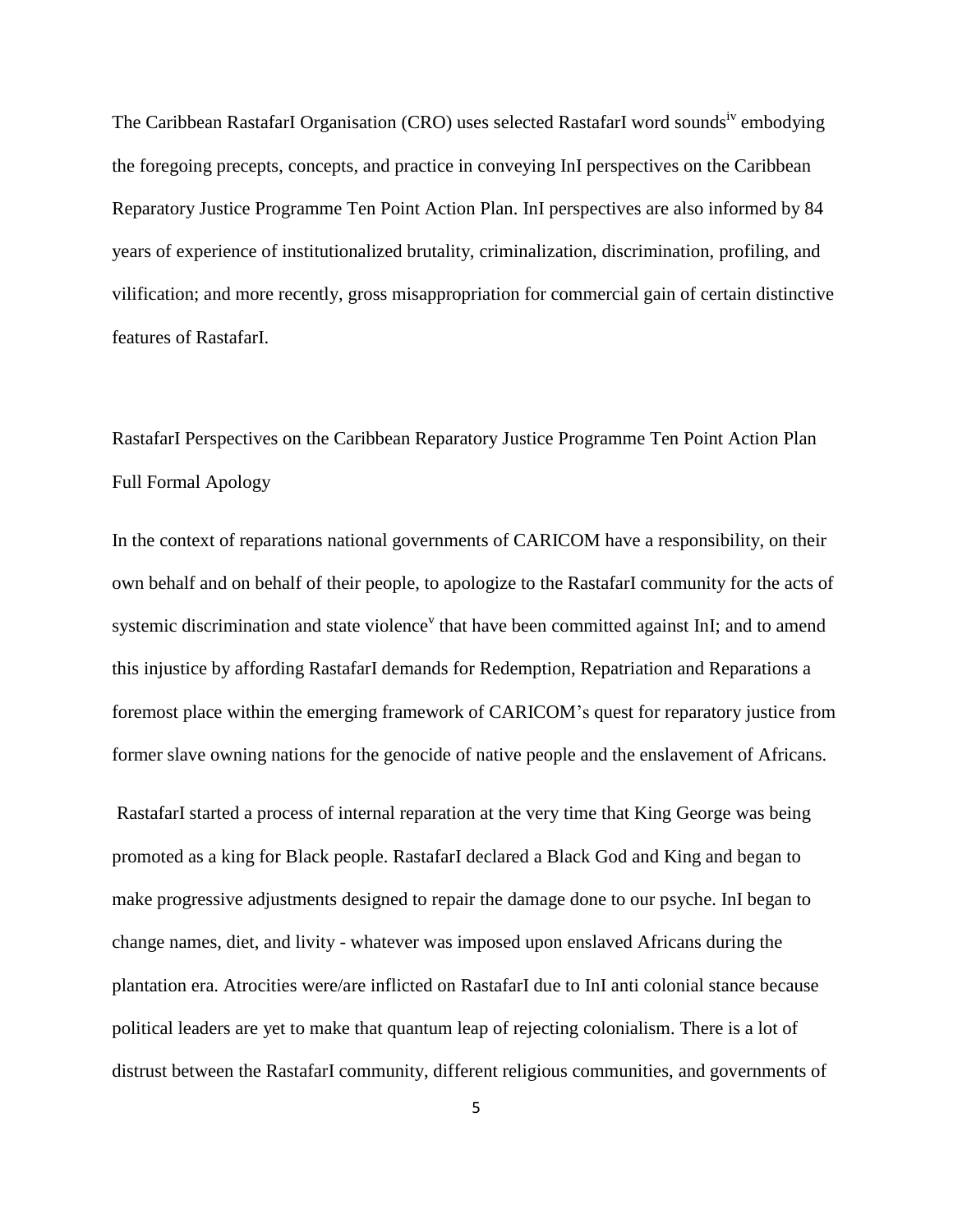the day. Yet if Africans and African Descendants are to obtain reparations from the Europeans the grass-roots people must be fully involved in the whole process of dialogue and negotiation. There is need for a reconciliatory process within the CARICOM for building trust among us as a people to forge a united approach to achieve compensation from the colonial masters. RastafarI supports the CARICOM call for a formal apology from former enslavers and colonizers only in so far as post-Independent Caribbean governments are prepared to offer an apology, of the same caliber being demanded, to the RastafarI community.

## Repatriation

The often heralded RastafarI slogan "Repatriation is a must" is inspired by Biblical prophecy that a remnant shall return<sup>vi</sup> as "...Ethiopia shall soon stretch out her hands unto God"<sup>vii</sup>. Contemporarily the principle of the "right of return" drawn from Article 13 of the Universal Declaration of Human Rights and from the International Convention on Civil and Political Rights is intended to enable people to return to, and re-enter, their country of origin. There are precedents where people have been repatriated to their country of origin<sup>viii</sup>. International law gives to each country the right to decide for itself to whom it will grant citizenship<sup>ix</sup>.

The demand of Repatriation with Reparations is inseparable for RastafarI. InI cherish the ideal that since Africa suffered a brain drain when her human resources were forcefully removed, her brain gain must be replenished through the repatriation of the descendants of Africans who were taken away. RastafarI is gratified by the proposal contained in the Programme of Action of the 2001 World conference Against Racism, Racial Discrimination, Xenophobia and Related Intolerance, which includes at paragraph 158 "Facilitation of welcomed return and resettlement of the descendants of enslaved Africans." .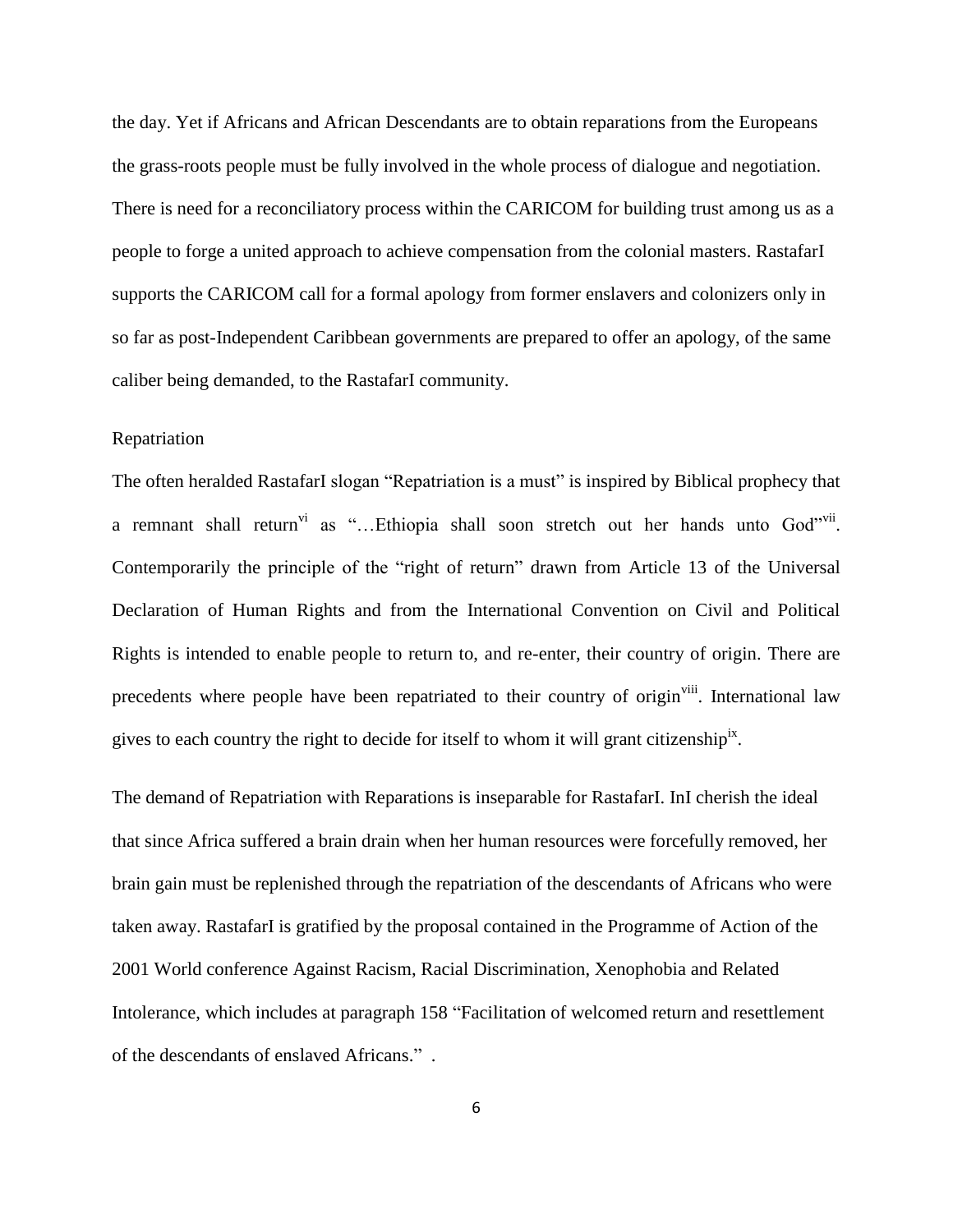Settlement on the African continent has been a longstanding goal of individuals and groups throughout the Americas during the period of the heinous Trans-Atlantic trade in Africans and subsequent to the abolition slavery. During the early 1900s the despair and disillusionment that dominated African Diaspora populations motivated the Back to Africa campaigns of Marcus Garvey. A few Garveyites immigrated independently to Liberia<sup>x</sup>.

Since its inception the African Diaspora community of RastafarI has been at the forefront of the movement towards settlement in Africa<sup>xi</sup> and remains forever committed to this endeavour. Settlement in Africa has in fact been achieved by some members of the worldwide Rastafarian community and it is anticipated that this settlement will have increased momentum with reparations. RastafarI foresees that in the near future settlement on the African continent will be desired by diverse dispersed Africans - particularly successful individuals from all spheres of life, highly motivated, skilled and with an affinity for Africa. African economies are growing, business opportunities prevail, skilled individuals are in high demand, cultural and economic linkages between the African continent and the Americas are being developed. These factors are together supporting and motivating settlement planning. The "mind-set" is that the African continent is an attractive destination to reside and positively contribute to its future by adding to its human resource base.

In expectation of such a trend the CRO is ready to be the catalyst and forum for discussion between CARICOM and AU regions to help to facilitate the process of Africans from the Diaspora settling on the African continent, as well as to examine at a governmental level, trade and investment opportunities, travel and tourism exchanges, agricultural cooperation, among other areas, to promote business development between the Caribbean and Africa.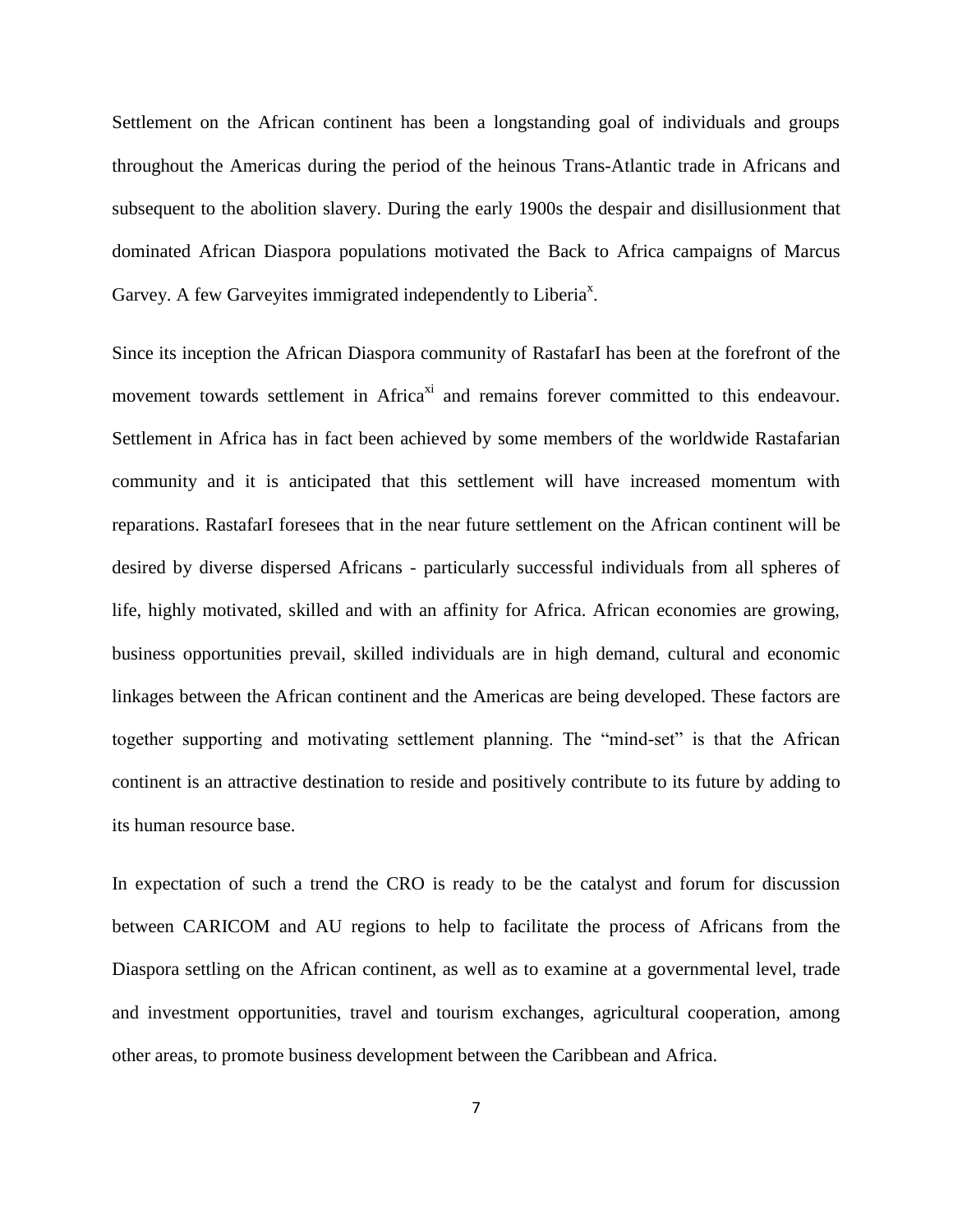The CRO has designed the Reparations for Settlement in Africa Project (RSAP) which proposes the use of Reparations to enable beneficiaries, who so desire, to settle on the African continent. The RSAP seeks to facilitate transportation to Africa, access to land, housing, business pursuit, and personal development. RSAP targets all beneficiaries of reparations who intend to settle on the African continent.

The process is open to all of the beneficiaries of Reparations for Trans-Atlantic Slavery and all member nations of the African Union (AU). Governments throughout the Caribbean and the Americas, the African Diaspora populations of these territories, the African Union, African Governments, African communities, and any existing organizations, based inside or outside of Africa, involved in settlement programmes will be fully engaged and mobilized by the RSAP process. Achievement of the objectives of RSAP is predicated upon successful negotiation among entities such as the CARICOM Reparations Commission, Africa Union, relevant governments, RastafarI, and Civil Society Organizations.

RSAP's objectives are broad-ranged and encompass several functions notably: administration, research, diplomatic, liaison, information technology, e-communication, networking, data processing, forum for dialogue, capital management. Implementation of RSAP will require quantification of an amount to be allocated under reparations and disbursed to facilitate "welcome return and settlement" to the continent by Diasporic Africans. A determination of the costs of necessary goods and services that should be provided by African nations to facilitate planned "welcomed return and settlement" within their territories by returning Africans of the Diaspora will be included in the calculation, as well as the costs associated with migration to African countries. Success of RSAP will hinge on receiving the commitment of specific African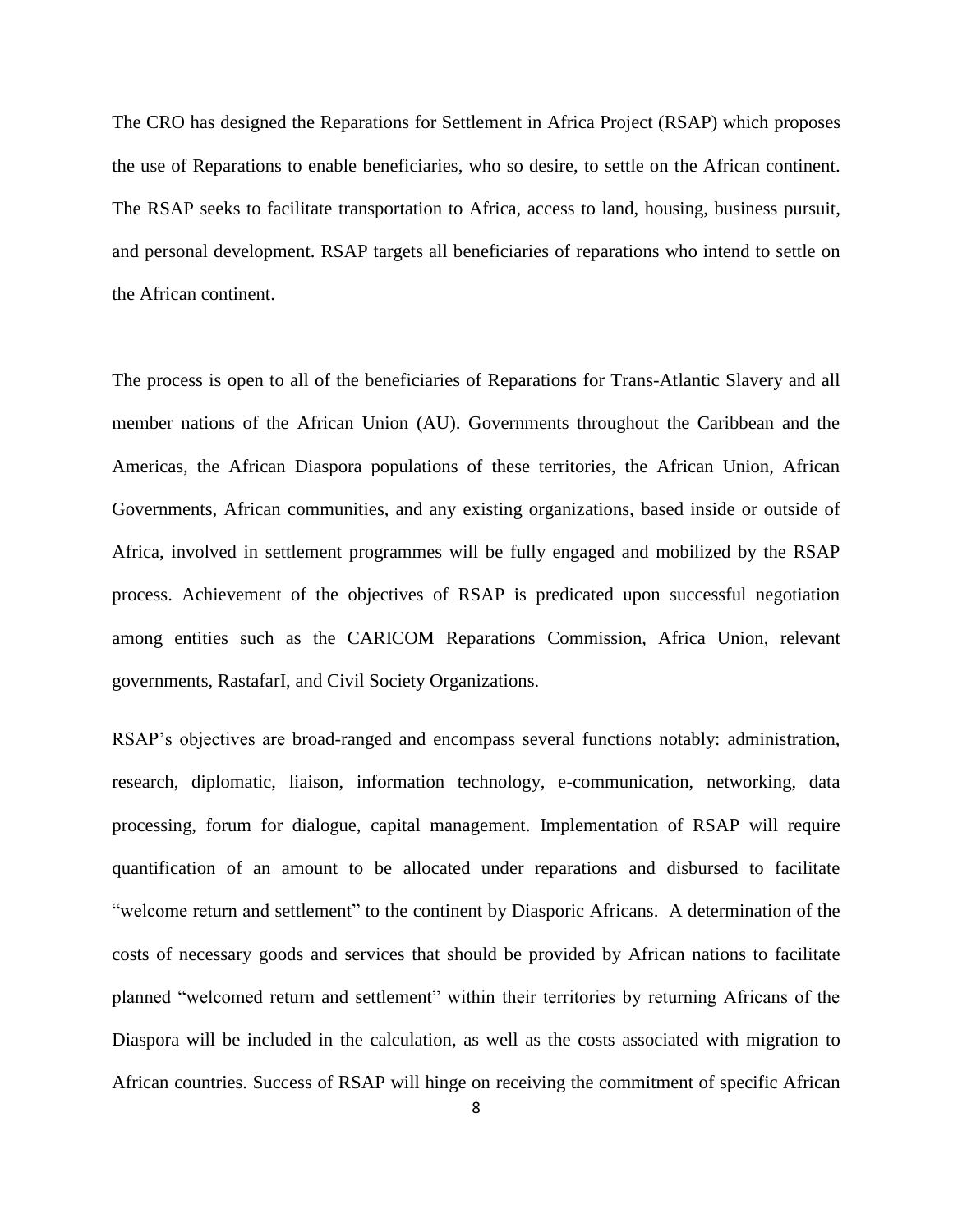nations, via the AU, to the process within their territories of planned "welcome return and settlement" of Diasporic Africans.

RSAP will rely on a process for verifying who are the definitive beneficiaries of reparations for Trans-Atlantic Slavery and a method of registering Africans in the Diaspora who are desirous of settling within specific countries of Africa. RSAP will have to create database of job skills, work experiences, and proposed business investments or work programmes of registered potential repatriates and match their needs to identified investment opportunities for entrepreneurship in micro, small and medium sized enterprises within individual African nations. Potential areas of economic cooperation between Africans on the continent and in the Diaspora on an individual or and business basis will also be mapped. RSAP envisions the creation of a financial institution to manage capital advances for entrepreneurial pursuit by individuals whose "welcomed return and settlement" in the African continent it has facilitated.

The work-plan for RSAP would include key milestones. One such is completion of a multilanguage website for the sharing of information, promotion of the project, registration of individuals, and creation of job-skills database, collation of data. The domain name reparationsforsettlement.net is already held. A related milestone would be completion of research with entities engaged in settlement and other programmes in Africa so as to draw on the benefits of their experiences of building relationships in Africa. Such groups include the Ethiopia Africa Diaspora Union Millennium Council of Jamaica, Afrika Hall Inc., Twelve Tribes of Israel (worldwide), the Ethiopian World Federation Incorporated, RastafarI and African community alliances worldwide. Research would be conducted through the use of emails, Skype, and personal visits where possible. CRO anticipates that discussions will help to build registration to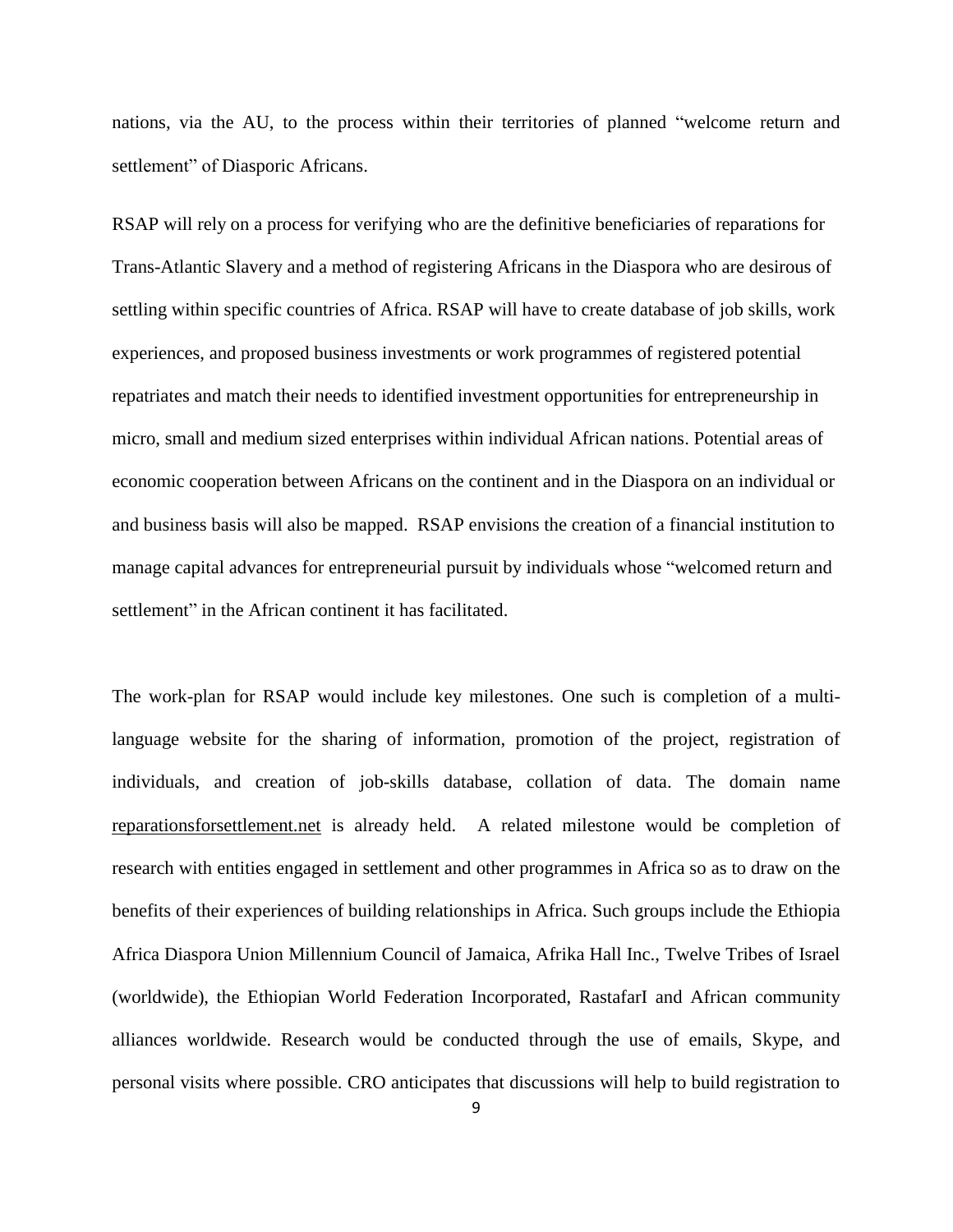the website, create linkages and identify areas of cooperation between diverse groups, as well as lead to group coalitions that can strengthen the lobbying process in the reparations debate. The research information gathered will be further assessed to inform orientation sessions intended to mentally prepare potential settlers for life in Africa.

A priority milestone is the establishment of communication channels and timelines for achieving project objectives. The RSAP document has already been shared, for discussions, with the Barbados Task Force on Reparations. Copies will be made available for a similar purpose to the CARICOM Reparations Commission and other National Reparations Commissions as necessary, as well as with private individuals to identify areas for financial assistance in building the website, conducting project research, travelling, preparation of update reports.

In sum the goals of RSAP are to settle African Diaspora individuals within specific nations on the African continent through the use of capital provided by way of Reparations, and, to create a financial institution to manage access to capital by settlers toward business financing and employment creation in Africa. The key preparatory aspects of the RSAP are: construction of a multi-language website for the settlement programme; individual registration on the website listing skills, work experience and business plans; research with Rastafari Mansions, Government agencies, CARICOM, Africa Union, African communities, religious and spiritual bodies; and determination of the costs of settlement programmes. Successful negotiations for reparations capital and creation of the financial institution are critical deciding factors. The task of CRO therefore is to initiate discussion with all appropriate bodies, obtain funding for the website and commence construction to convey information and begin registration.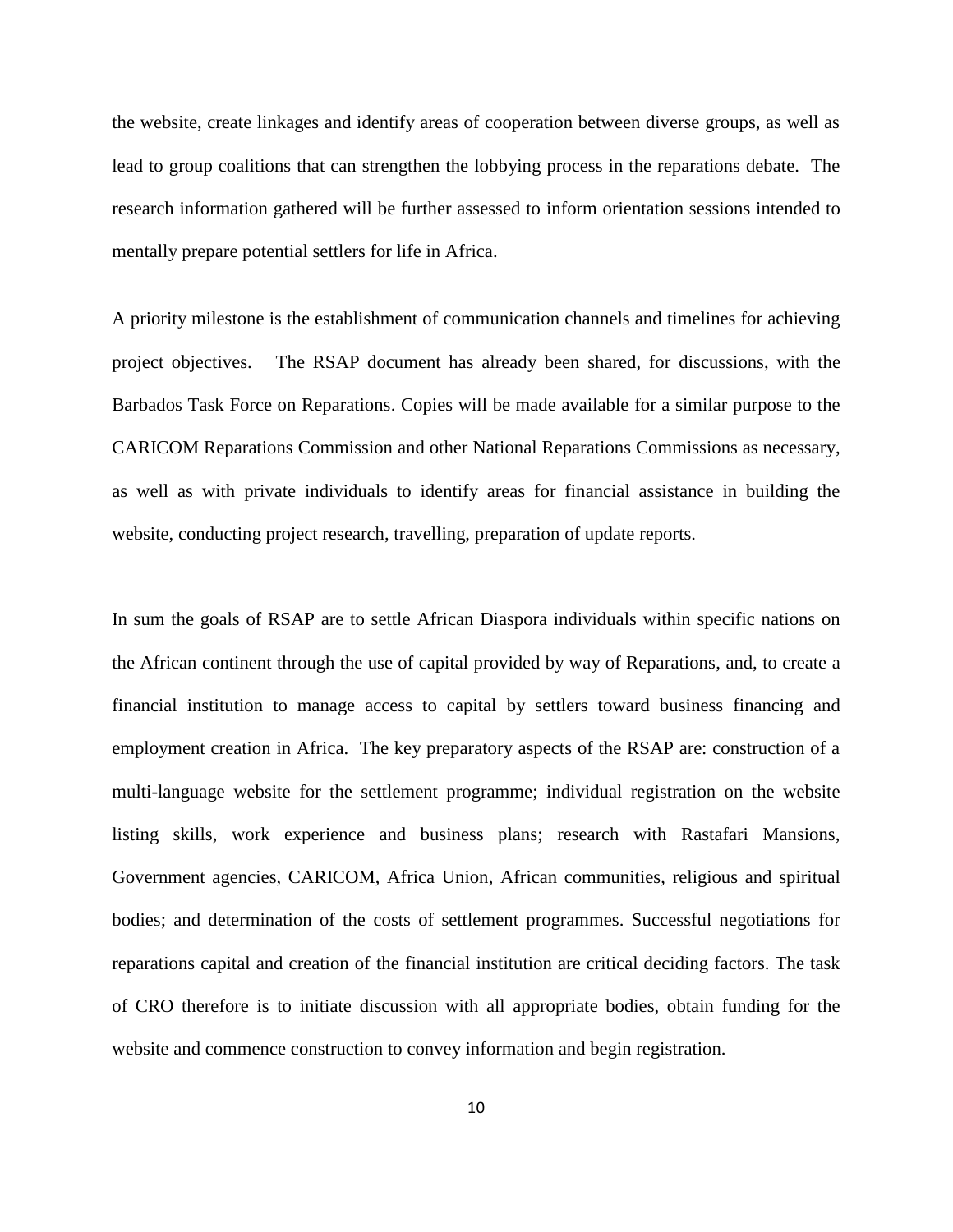The RSAP needs the cooperation of national governments, CARICOM Reparations Commission, and the AU in order to achieve its stated objectives. CRO has to rely on the auspices of national governments to engage in negotiation with the AU. Commitment to RastafarI in respect of the RSAP would be a genuine indicator that the much touted commendation of RastafarI as front runners and foot soldiers of reparations is more than window dressing. It would be the basis for building trust and for a major integration of the grass-roots into the quest for Reparations.

This detailed explication of the project is being made with the conviction that global publicity for RSAP can attract business oriented individuals and groups that will use proceeds of reparations for settlement in Africa. RSAP can be the tool used globally to connect existing and future groups that desire to and are working towards achieving settlement in Africa. In proposing the RSAP the historic leadership of RastafarI in agitating for Repatriation with Reparation continues. It is the duty of RastafarI to coordinate and mobilize the efforts needed to determine and allocate a proportion of reparations capital towards "welcomed return and settlement" of displaced Africans to the continent of Africa. The RSAP initiative seeks to fulfill InI aspiration that reparations to the descendants of Africans who endured Trans-Atlantic Slavery must provide sustainable benefits to these descendents, their future generations, and the continent of Africa.

# Indigenous People's Development Programme

We know that former slave owning and colonial governments committed genocide against the indigenous populations. CRO recommends that the recognized leaders of those original indigenous communities of CARICOM be consulted on their preferences towards the rehabilitation and development of their communities.. We don't plan for them but we plan with them. This is another opportunity for CARICOM to integrate the reparations movement from the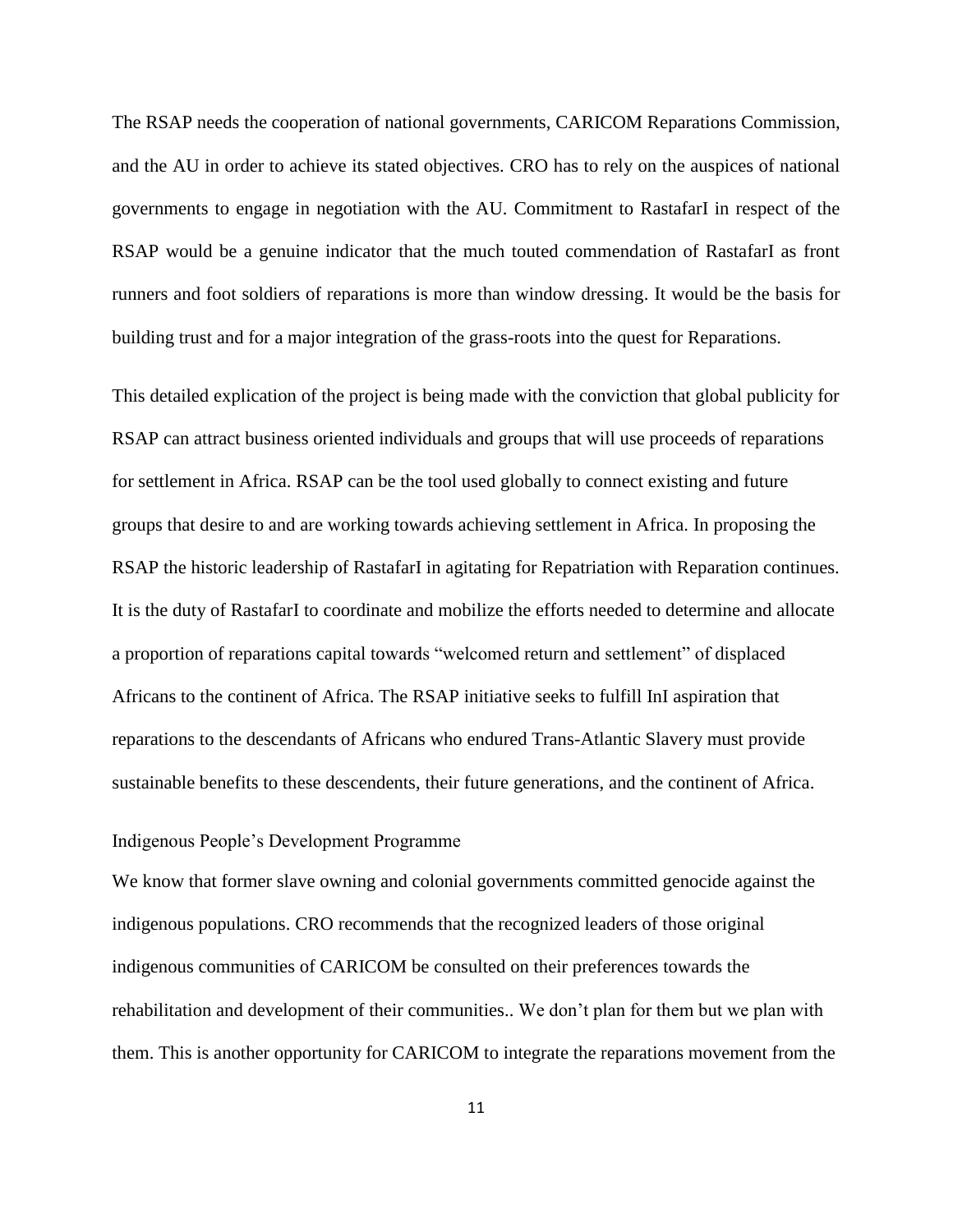grassroots up so that every single person in the region can actually know what reparations is all about, and understand their role in organizing a united a plan to achieve it.

# Cultural Institutions

Cultural institutions are traditions, practices, systems that are not necessarily displayed in a building but lives daily in the ways that people behave. Culture is linked to every sphere of life. The culture and tradition of any people are the tested and tried foundation of their nation and society. Culture is everything we do. It includes science, both western science and local science. There are several different cultures co-existing in the Caribbean space hence the ways in which they complement or clash is also a science. Indigenous and African healing systems are cultural institutions that were eroded and dismantled during enslavement and colonization. Bush or herbal medicines appear to be resurgent. The susu, by whatever name it is called in the region, is a cultural institution that appears to be in jeopardy.

RastafarI has always promoted respect for Africa, things African and a black identity. InI wish to recommend that the many estates and plantations now lying idle could be reassigned as "African Spaces" and converted into areas where a multiplicity of activities associated with African traditions and culture could be carried out. Similar facilities with focus on indigenous populations of the Caribbean are also necessary. Projects having to do with indigenous cultural heritage tourism can be conceptualized and executed. The Caribbean Caucus had recommended, in Durban South Africa 2001, that the [then] multi-Cultural Center at UWI Cave Hill Campus be the starting point for collecting and displaying local and regional material. Cultural institutions should be integrated into the living space of communities so that it is serves the purpose of affirming and re-affirming their sense of self. CRO recommends closer cooperation and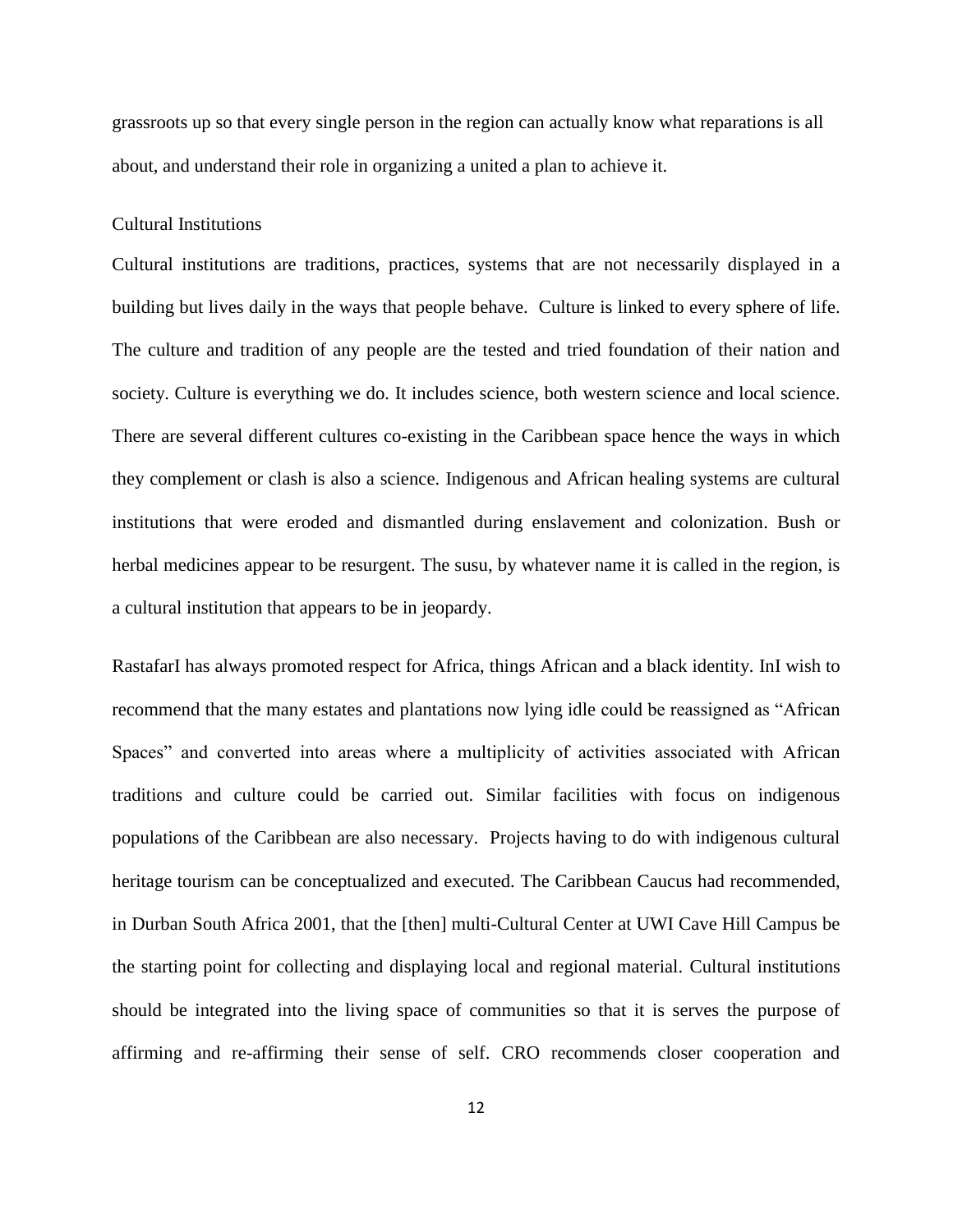collaboration between CARICOM and the Africa Union as a means of enhancing the cultural institutions to be established.

# Public Health Crisis

RastafarI is well known as being forever motivated by good dietary and healthy life practices: organic farming, herbal medicines, consumption of freshly prepared food and drinks; low salt intake, minimum usage of sugars, avoidance of foods containing artificial sweeteners, chemicals and preservatives; and regular physical exercise. The Caribbean RastafarI Organisation promotes health and education campaigns throughout CARICOM to reduce occurrences of noncommunicable diseases.

The public health crisis of today was engineered by dismantling the shamanistic or herbalist healers' role during slavery and this caused a breaking away from healthy body, mind and soul African livity. In conditions of overwork, brutality and poor nutrition Africans were forced to merely survive. Africans in the Caribbean lost consciousness of their birthright which included of all the ancient arts of yoga, chi gong, prayer and affirmations.

The shamanist natural healing legacy that existed before drugs were imposed must be restored. CRO also recognizes the need for new, better equipped health care facilities and medications accessible for the foreseeable future at nominal costs to the beneficiaries of reparations. CRO also recommends sustainable educational programmes on public sanitation, waste recycling, water quality, and food and nutrition sovereignty as they relate to the upkeep of public health. This is the holistic approach that reflects the reality of Redemption, Repatriation and Reparation.

#### Illiteracy Eradication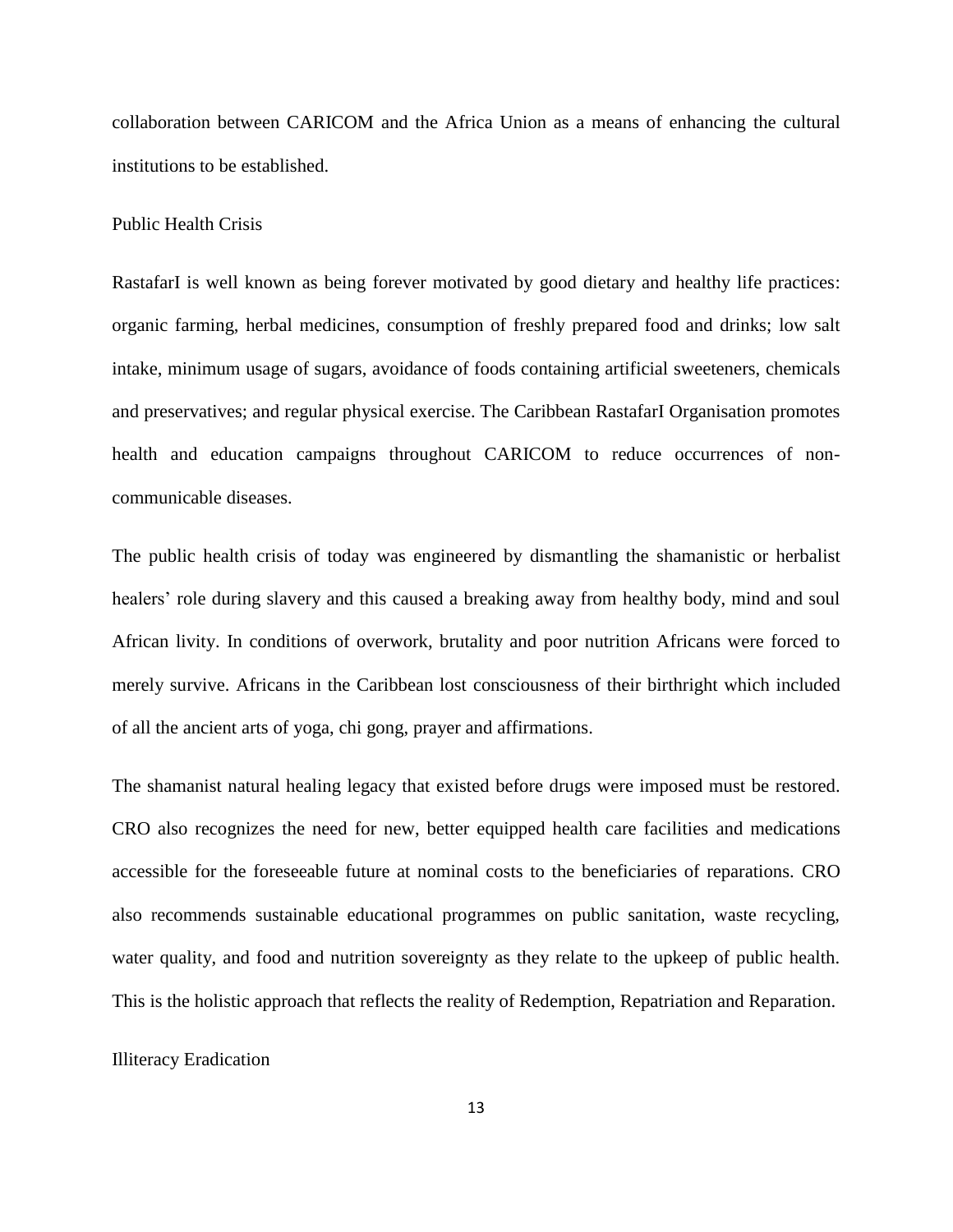The methods of teaching literacy need to be updated, upgraded and innovated in the Caribbean context where the official material is not the everyday language of communication.

#### African Knowledge Programme

CRO recommends strengthening of Caribbean history syllabuses at every level of the education system and inclusion of content that recognize a global African presence before enslavement and colonialism. The African Knowledge Programme must aim to uplift African people in the Diaspora and on the continent of Africa. At least two African languages should be taught in primary schools throughout CARICOM. The introduction of African languages on curricula in primary schools will foster relations with Africans and increase interest in trading opportunities on the continent of Africa, as well as lessen existing feelings of separation from Africa among Africans of the Diaspora. Outside of the school system CARICOM can promote regular and direct newsfeeds out of Africa on all aspects of daily life – business, finance, economics, politics, culture, agriculture, social development .

An African Knowledge Programme is importance of because many African descendants deny any association with Africa due to the pain and shame of slavery. Some even deny its legacies. The popular view of Africa is of a backward country or continent which people fear, a sentiment that has increased with the portrayal of Ebola as an African disease. This outlook can deter reparations and derail the whole repatriation project. CRO endorses many of the suggestions made in the CARICOM Plan to increase knowledge programmes.

A better knowledge of Africa could mediate some of society's interactions with RastafarI. CRO recommends retraining of public officers in the judiciary, law enforcement, and mental health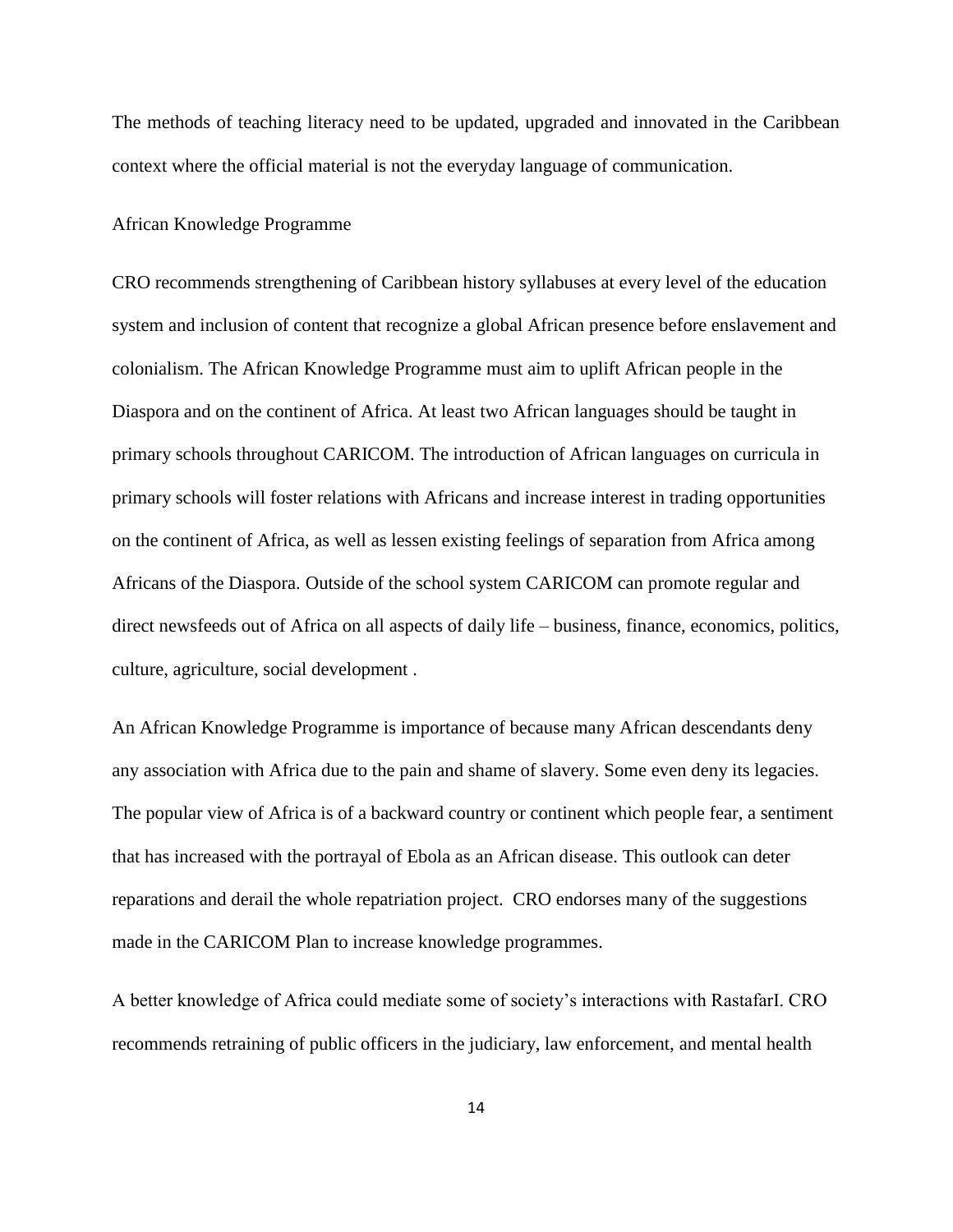institutions in order to reduce and avoid "racial profiling" of RastafarI. A review of the entire education system is required in order to provide real education on the interrelated dynamics of religion, politics, economies and development.

## Psychological Rehabilitation

The current generation of African descendants carries the scars of the slavery experience in both our social and mental lives. This condition has been termed "Post Traumatic Slave Syndrome" and is reinforced by the damage inculcated by religious and academic institutions, among others, from colonial times to the present. Rehabilitation must treat with issues of self-confidence, selfesteem, love of oneself and black skin, community relationships, cooperative endeavour, wealth creation, productivity and leadership.

The Afro-centric orientation of RastafarI allows InI to cherish the African heritage which can be manifested in InI hair styles, apparel, music, skills, and livelihood pursuits and to fully embrace spiritual strength and guidance from the mother continent of Africa. In the context of reparations, which starts with self, it has bee necessary to express InI selves as RastafarI: able to direct and inspire each other to become the best that they could be. RastafarI found it necessary to return to the ancient practices that created the mindset and ability to control thoughts and actions towards creating nirvana right here on earth. RastafarI thinks of God both as somebody to adore and in serving one another, recognizing all of humanity as creation of the Most High.

There is a dichotomy between what some persons are asking for, or thinking of, as reparation and how RastafarI has perceived it. The primacy of RastafarI in giving prominence to some African oriented issues has been indicated but one must delve deeply into the message of RastafarI. Look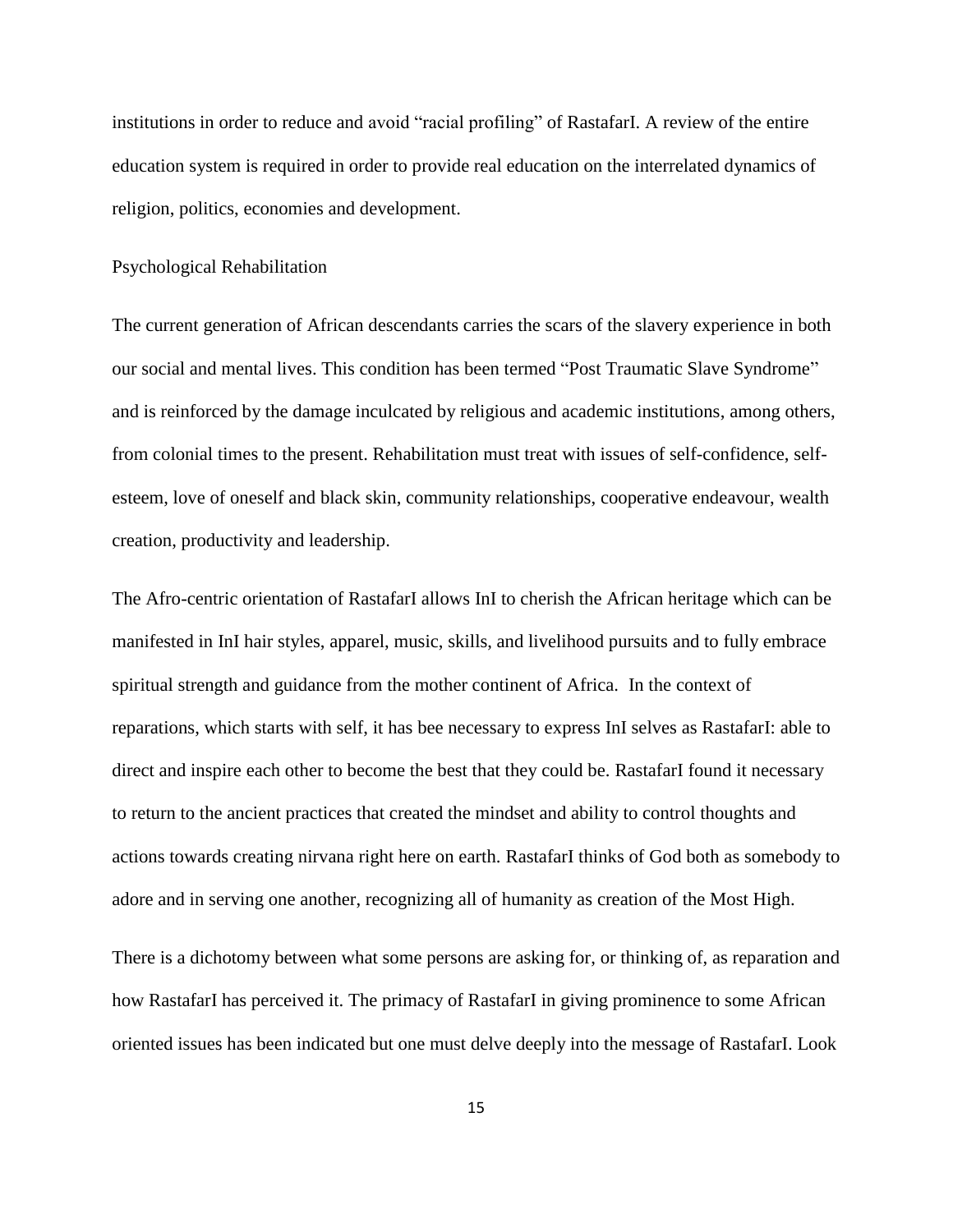fully into all the aspects of repatriation - not only as a return to the motherland, but a return to ancient African humanistic development of society; the concept of the village with the shaman as the head, a return to our ancient ways of healing and livity and avoid the pharmaceutical western, so called, medicine. Otherwise, acknowledgment of RastafarI is indeed window dressing.

#### Technology Transfer

RastafarI is of the view that the education system must be revamped to ensure that available technology is being used for innovation and advancement rather than as a past time and puerile entertainment. The reality of climate change should prompt the Caribbean and Africa to set an agenda for developing their own technological competence – beginning with the use of alternative sources of environmentally clean energy, to satellite communications, to military defenses. The Declaration of the Global African Diaspora Summit, at section: II Economic Cooperation, D. Science and Technology, committed to cooperating with Africans in the Diaspora to develop institutions dedicated to innovation and invention.

# Debt Cancellation

It is illogical that after such a huge proportion of the human productivity and mineral resources of Africans were used to achieve the development of European countries<sup>xii</sup>, and no reparations have ever been paid, Africa and the Caribbean would be indebted to Europe. It is even more pernicious to suggest that development aid has been expended primarily for the benefit of Africans and African Descendants, or that in some way is comparable to reparations.

RastafarI has advocated that in addition to CARICOM debt cancellation should include Africa. It is important that this be done so that the African children in the Diaspora contribution tangibly to the wellbeing of the mother land. Debt cancellation should free up capital resources to assist host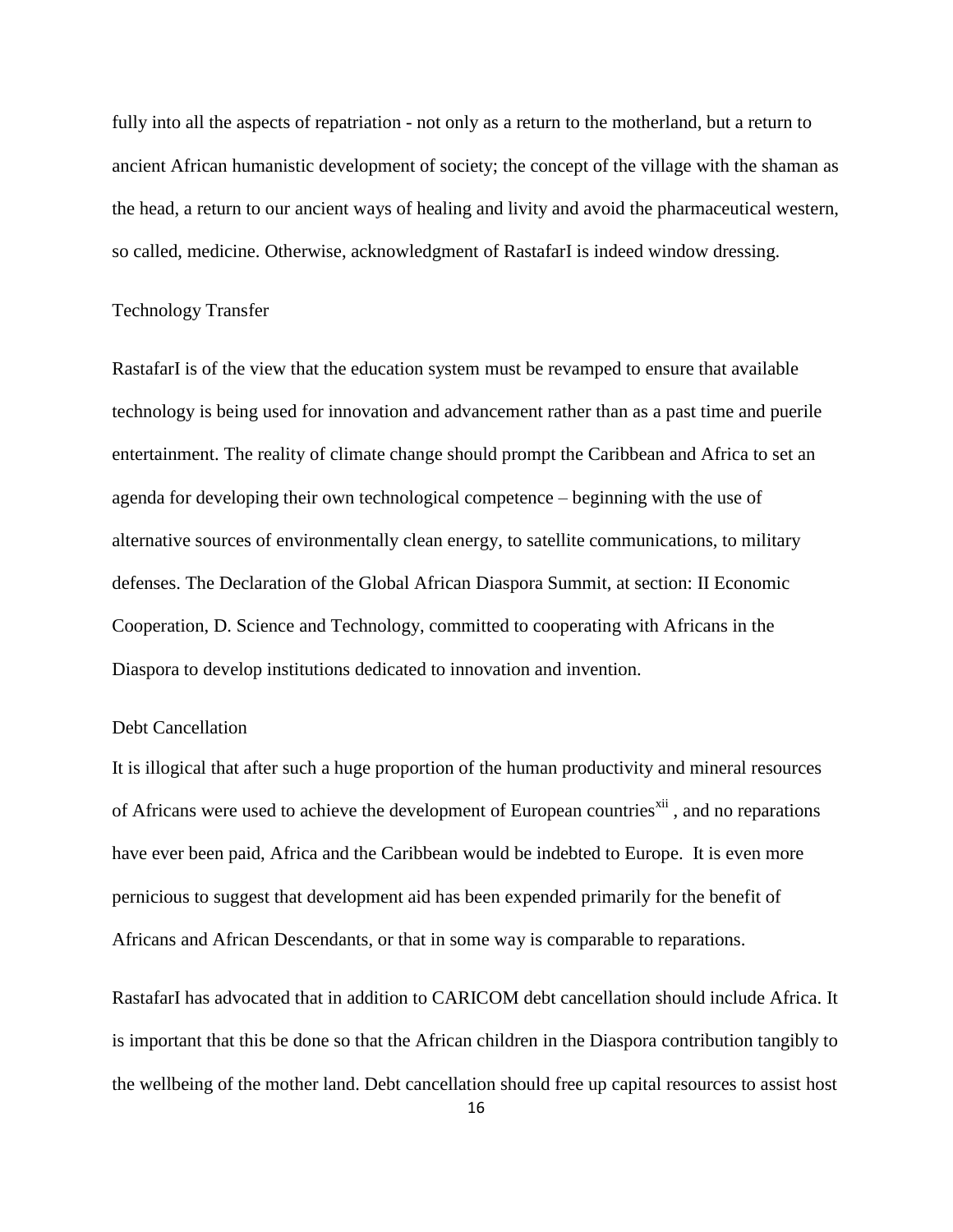countries to finance the infrastructure that will be required to facilitate "welcomed return and settlement " of African from the Diaspora to Africa.

Conclusions: to be written after corrections/inputs from Bongo Wisely and other ones.